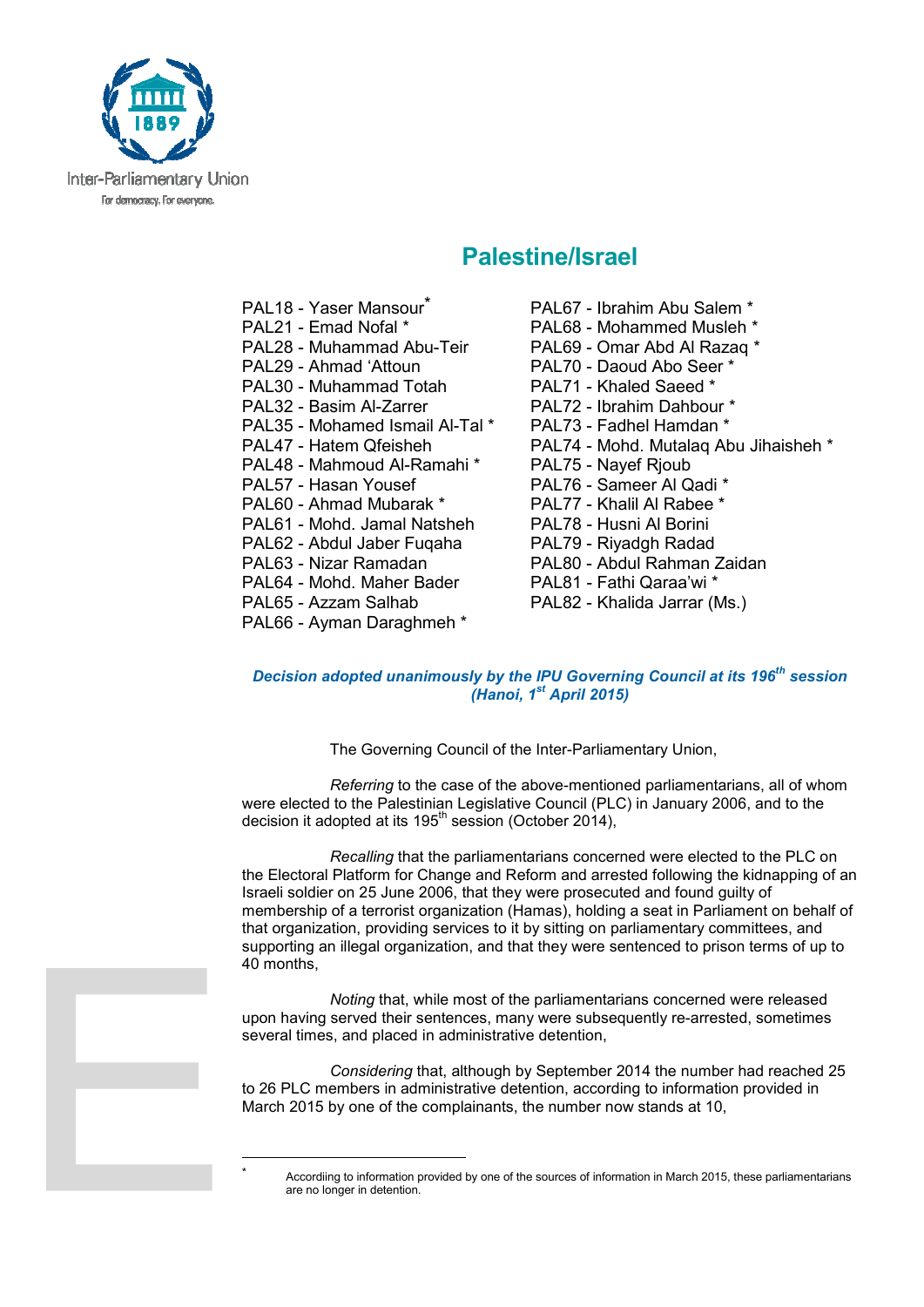*Recalling* that, in the first half of 2014, one of the complainants referred to the hunger strike which started in April 2014 of 125 Palestinians in administrative detention in Israel. According to the complainant, PLC members Mr. Mahmoud Al-Ramahi, Mr. Hatem Qfeisheh, Mr. Mohammad Jamal Natsheh, Mr. Abdul Jaber Fuqaha, Mr. Nizar Ramadan and Mr. Mohammed Maher Bader were part of this group. The hunger strike ended on 25 June 2014, reportedly after minor concessions, but no major change of policy from Israel,

*Recalling* that, with regard to the use of administrative detention:

- The Supreme Court of Israel has ruled that the exceptional measure of administrative detention, which is usually ordered for six months, but may, in fact, be prolonged indefinitely, can only be applied if there is current and reliable information to show that the person poses a specific and concrete threat, or if the confidential nature of the intelligence and security of the sources prohibit the presentation of evidence in an ordinary criminal procedure. According to the Israeli authorities, there are two avenues of judicial review, namely the independent and impartial military courts, which have the authority to assess the material relevant to the detainee in question in order to determine whether the decision to detain him/her was reasonable given his/her general rights to a fair trial and freedom of movement, and military prosecution, which implements a "cautious and level-headed" policy in the use of administrative detention. This approach is said to have reduced the number of administrative detention orders;
- Human rights organizations in and outside Israel have repeatedly stressed that administrative detention is usually justified by reference to a "security threat", without, however, specifying the scope and nature of the threat or disclosing the evidence. Accordingly, although administrative detainees are entitled to appeal, this right is ineffective, given that the detainees and their lawyers do not have access to the information on which the orders are based and are therefore unable to present a meaningful defence,

*Recalling* that, during the mission in March 2013 by the delegation of the Committee on Middle East Questions to Israel and Palestine, an invitation was extended to the Committee on the Human Rights of Parliamentarians to observe the legal proceedings in one or more cases of administrative detention of PLC members directly,

*Considering* that, according to one of the complainants, PLC member Mr. Husni Al Borini had been sentenced to a 12-month prison term and that Mr. Riyadgh Radad and Mr. Abdul Rahman Zaidan, who had first been held in administrative detention, were now in detention subject to criminal charges,

*Recalling* that, on 20 August 2014, PLC member Ms. Khalida Jarrar was ordered, according to the complainant, based on secret information that she is a threat to the security of the area, to leave her home in Ramallah and to move to Jericho for the next six months. According to recent unofficial reports, following an appeal against the decision, the military court reduced the expulsion order from six months to one month,

*Recalling also* the following information on file with regard to the revocation of the residence permits of three PLC members: In May 2006, the Israeli Minister of the Interior revoked the East Jerusalem residence permits of Mr. Muhammad Abu-Teir, Mr. Muhammad Totah and Mr. Ahmad Attoun, arguing that they had shown disloyalty to Israel by holding seats in the PLC; the order was not implemented, owing to their arrest in June 2006; after their release in May/June 2010, the three men were immediately notified that they had to leave East Jerusalem; Mr. Abu-Teir was ordered to leave by 19 June 2010 and, refusing to do so, was arrested on 30 June 2010 and later deported to the West Bank; the other two parliamentarians were ordered to leave by 3 July 2010 and, likewise refusing to comply with the order, took refuge in the International Committee of the Red Cross (ICRC) building in Jerusalem, from which they were removed by the Israeli authorities on 26 September 2011 and 23 January 2012 respectively,

*Bearing in mind* that, in its concluding observations on the third periodic report of Israel under the International Covenant on Civil and Political Rights,<sup>1</sup> the United Nations Human Rights Committee recommended, inter alia, that all persons under Israel's jurisdiction and effective control be afforded full enjoyment of the rights enshrined in the Covenant,

 $\overline{a}$ 

<sup>1</sup> CCPR/C/ISR/CO/3.